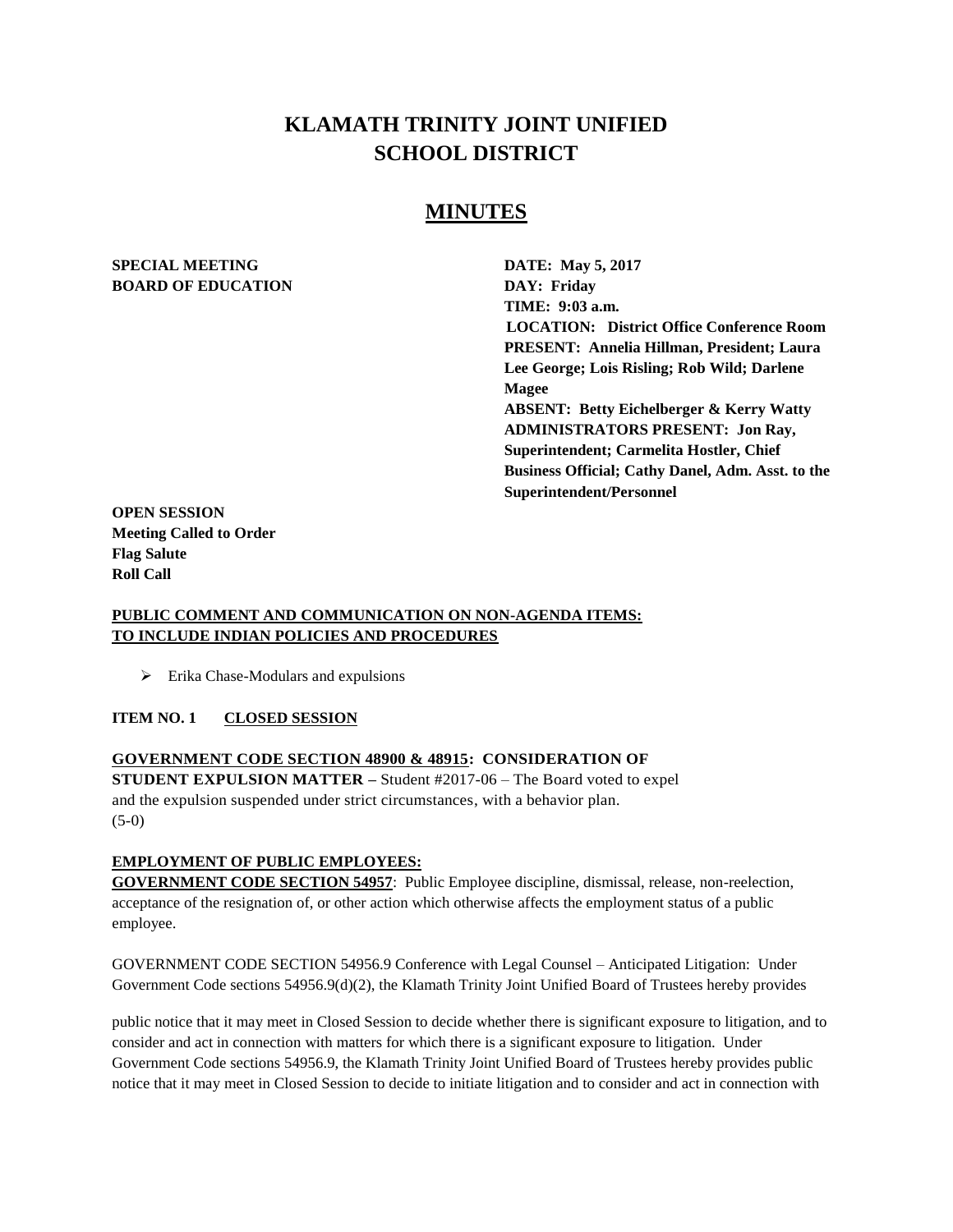MIN 5/5/17 Page 2

litigation it has decided to initiate Conference with Legal Counsel – Anticipated Litigation: Significant exposure to Litigation.

GOVERNMENT CODE SECTIONS 6549.1(d) AND 54957.6 CONFERENCE WITH LABOR NEGOTIATOR Agency Negotiator: Jon Ray, Superintendent, Employee Organizations: Klamath Trinity Teachers Association (KTTA); California School Employees Association, Chapter 347 (CSEA); Unrepresented Employees.

#### *RETURN TO OPEN SESSION 11:15 a.m.*

#### **ACTIONS RESULTING FROM CLOSED SESSION**

## **ITEM NO. 2 ACTION ITEMS**

# **2.1 TITLE I FEDERAL PROGRAM MONITORING REVIEW CORRECTION ACTIONS FOR HOOPA ELEMENTARY SCHOOL**

MSC (George/Wild) to approve the corrective actions for Hoopa Elementary School's Title 1 corrective actions. This will create a change between the General Fund, Unrestricted School Site money and the Title 1 money at the state level in the areas of personnel payroll, staff development, and materials and supplies. (5-0)

#### **2.2 OVERNIGHT FIELD TRIP REQUEST**

MSC (George/Magee) to approve an overnight trip for two Hoopa Elementary students to attend and present at the State History Day competition in Sacramento on May 5th- $7<sup>th</sup>$ . (5-0)

#### **2.3 NEW JOB DESCRIPTION-WAREHOUSE/SUPPLY WORKER**

MSC (George/Magee) to approve the new job description for a Warehouse/Supply Worker position.

(5-0)

#### **2.4 NEW JOB DESCRIPTION-HEAD CUSTODIAN**

MSC (Risling/Wild) to approve the new job description for a Head Custodian position. This position will also include Bus Driver duties.  $(5-0)$ 

# **2.5 REQUEST FOR ALLOWANCE OF ATTENDANCE BECAUSE OF EMERGENCY CONDITIONS**

MSC (Magee/George) to approve the request for allowance of attendance for Jack Norton Elementary School on April 24, 2017 due to fallen trees and a downed electrical line that blocked Highway 169, not allowing the bus to deliver students safely to school.